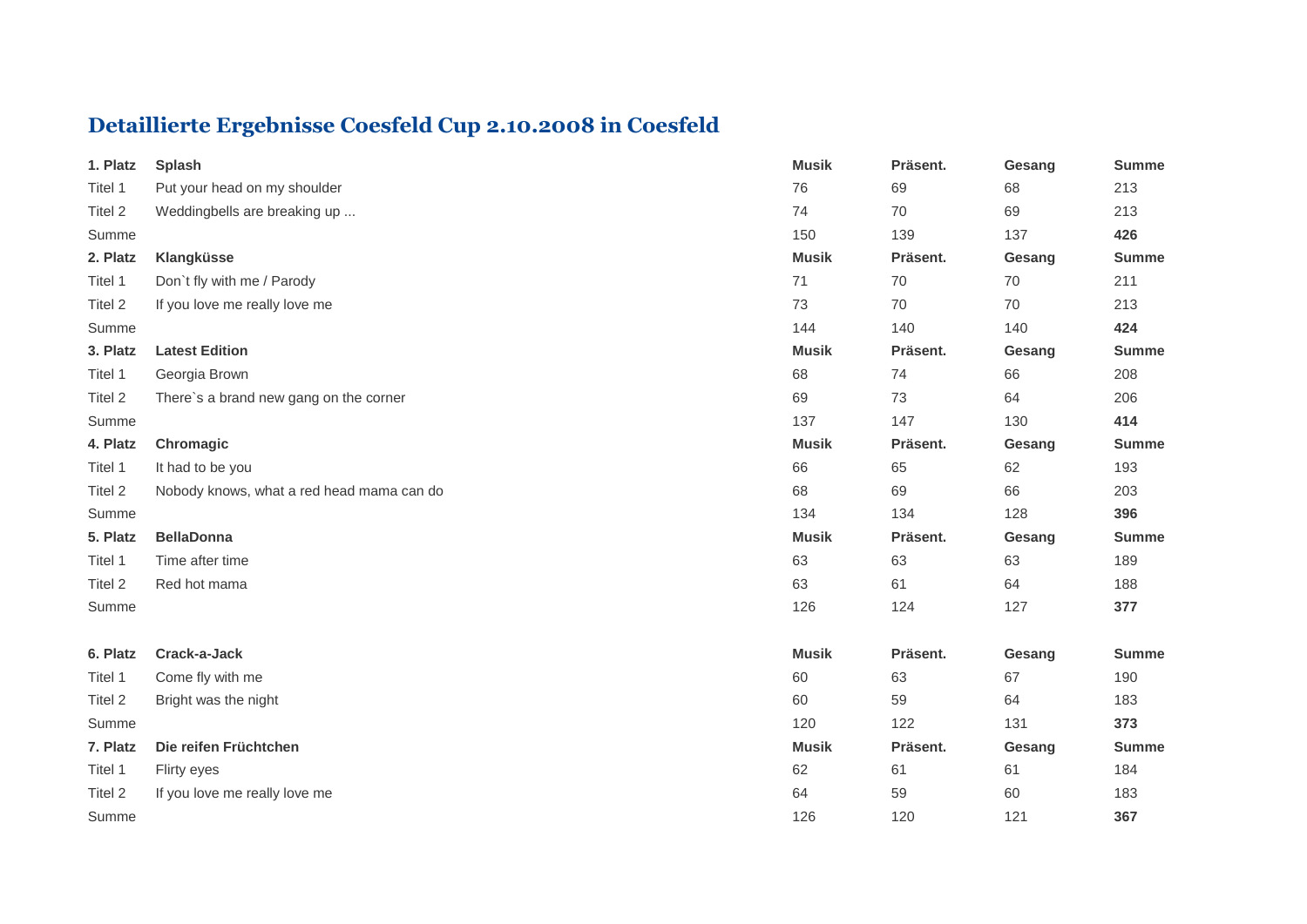| 8. Platz  | <b>GMBH</b>                         | <b>Musik</b> | Präsent. | Gesang | <b>Summe</b> |
|-----------|-------------------------------------|--------------|----------|--------|--------------|
| Titel 1   | Last night was the end of the world | 65           | 62       | 55     | 182          |
| Titel 2   | The moment I saw your eyes          | 63           | 64       | 56     | 183          |
| Summe     |                                     | 128          | 126      | 111    | 365          |
|           |                                     |              |          |        |              |
| 9. Platz  | <b>Melodivas</b>                    | <b>Musik</b> | Präsent. | Gesang | <b>Summe</b> |
| Titel 1   | The song comes from the heart       | 54           | 60       | 60     | 174          |
| Titel 2   | Heart if my heart                   | 59           | 63       | 61     | 183          |
| Summe     |                                     | 113          | 123      | 121    | 357          |
|           |                                     |              |          |        |              |
| 10. Platz | <b>MiksItUp</b>                     | <b>Musik</b> | Präsent. | Gesang | <b>Summe</b> |
| Titel 1   | Orange coloured sky                 | 60           | 59       | 59     | 178          |
| Titel 2   | Where the southern roses grow       | 61           | 59       | 57     | 177          |
| Summe     |                                     | 121          | 118      | 116    | 355          |
| 11. Platz | <b>SaFoury</b>                      | <b>Musik</b> | Präsent. | Gesang | <b>Summe</b> |
| Titel 1   | I wonna be loved by you             | 57           | 57       | 59     | 173          |
| Titel 2   | Goody goody                         | 56           | 60       | 61     | 177          |
| Summe     |                                     | 113          | 117      | 120    | 350          |
| 12. Platz | <b>Brain Breeze</b>                 | <b>Musik</b> | Präsent. | Gesang | <b>Summe</b> |
| Titel 1   | Sweet, sweet roses of morn          | 57           | 51       | 52     | 160          |
| Titel 2   | I'm beginning to see the light      | 62           | 57       | 57     | 176          |
| Summe     |                                     | 119          | 108      | 109    | 336          |
| 13. Platz | SabRina meets MaggySue              | <b>Musik</b> | Präsent. | Gesang | <b>Summe</b> |
| Titel 1   | Sentimental gentleman from Georgia  | 54           | 58       | 55     | 167          |
| Titel 2   | We'll meet again                    | 48           | 57       | 48     | 153          |
| Summe     |                                     | 102          | 115      | 103    | 320          |

## **Die Jurymitglieder**

Gesang: Eric Dalbey Musik: David Wright